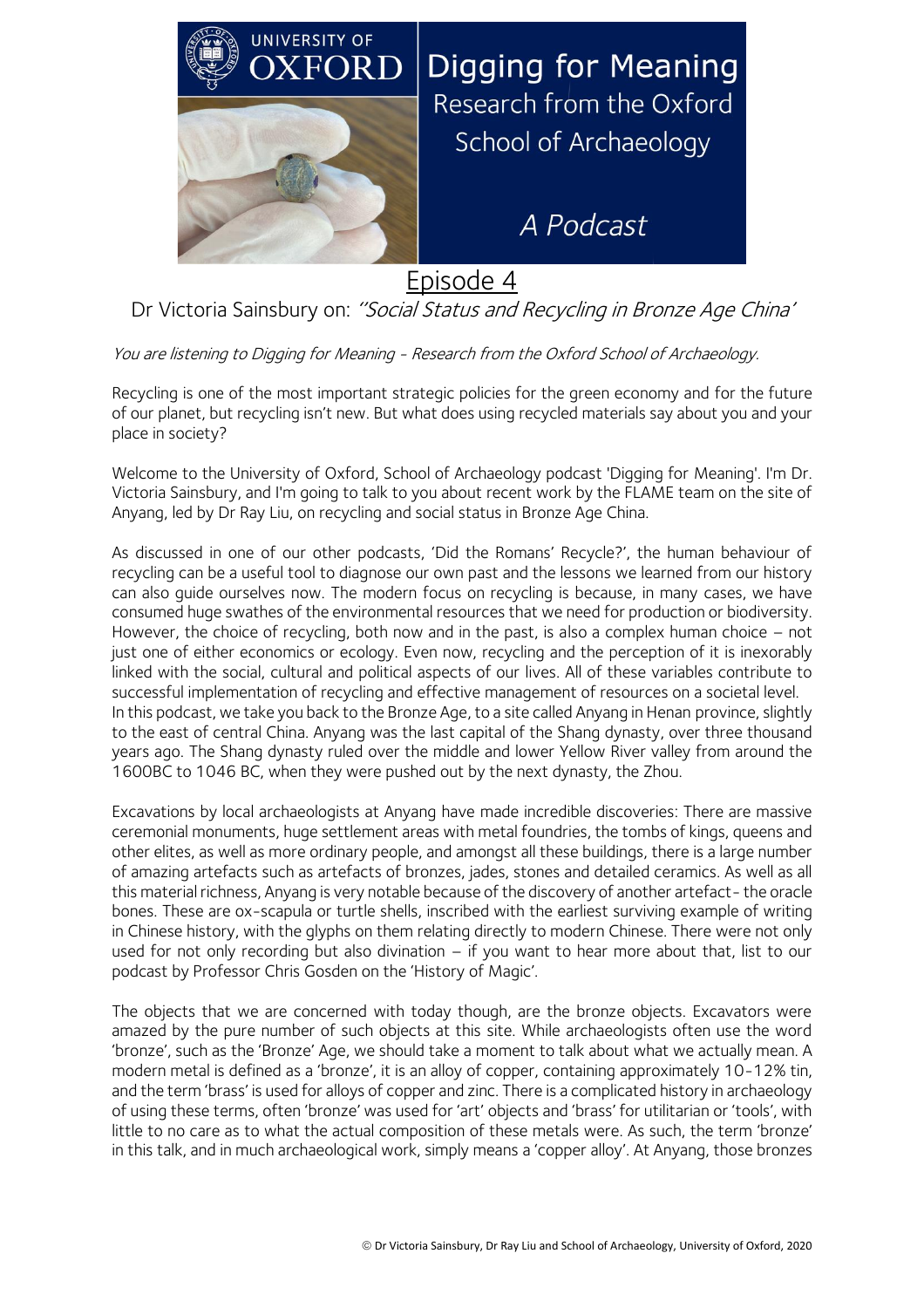made by copper, tin and lead, and it is these objects, and in fact their chemistry, which allows us to look at recycling in Bronze Age China.

Whilst lithic, 'stone', objects can be recycled by physical changes – they can be re-knapped, rebroken and sharpened - it was only until the discovery of metallurgy that our ancestors realized that, through repeating the high-temperature process, we could transform the metal we have made in a completely free way. That is, we can completely remove all visually observable traces of the previous object it had been.

In the original production of bronze in China, tin and lead were added to copper to aid the casting process. These additions can significantly reduce the melting temperature of copper which creates a which can flow further before it cools and sets - This means that leaded copper alloys can be used in highly complex moulds, with lots of detail. The typology, or object types, of the bronzes at Anyang consists not only of weapons, tools and ornaments but, very significantly for China, bronze ritual vessels. These vessels are unique to central China, with no parallels found anywhere else across the entirety of Bronze Age Eurasia, from Siberia to Spain.

Because of the long history of these vessels in China, and the contexts in which they are found, we know a great deal about these ritual vessels. They were used in sets, held different kinds of food, and were used in various ceremonies to worship and contact the ancestors. Ritual performance was one of the key characteristics of the society that evolved in Bronze Age China and these bronze ritual vessels were a part of such rituals and they therefore provide crucial material evidence for archaeologists to understand the underlying ideology.

The majority of these bronze ritual vessels entered into the archaeological record by deliberate deposition – that is, they were deliberately sealed away or buried. For instance, in the tomb of Fuhao, archaeologists manage to dig out around 1.6 tons of bronzes. Because of the oracle bones, we actually know a lot about Fuhao – she was the consort of the King Wuding and a prominent military leader in the Shang dynasty. It should be noted that many tombs were robbed, and it is likely that other tombs held even more.

Most of the 1.6 tons of Fuhao's bronze is in the form of these ritual vessels, with her name cast as an inscription into the design. Both this weight, and the clear indication that these were deliberately made for Fuhao alone, gives us a vivid illustration of the massive scale on which metal was produced in early dynastic China.

What is equally impressive is the standardized manufacturing technology. The foundry masters were extremely good at controlling the addition of tin or lead to copper while casting. Scientific analysis shows that her ritual vessels or weapons all contain around 10-15% tin with lead less than 5%. Such a precisely controlled alloying recipe results in optimal mechanical properties, consistent colour, as well as the ability hold fine detail.

This is by no means unique to Fuhao's objects. Bronze objects excavated from other top-elite tombs also illustrate a similar pattern. However, and this is the point where the story starts to get complicated, when the metal from the tombs of the lower-elites were analysed, a completely different picture begins to appear.

These tombs had been classified as low-elite because each tomb contained far less in the way of objects, indicating poor individual wealth, and less evidence of ritual. They contain much less in the way of bronze, jade and ceramic objects, and those that were present were in poor quality in terms of finish ad detail. Unlike the high-elites, none of these lower-elites were buried with human or animal sacrifice – Fuhao herself had 16 humans and 6 dogs sacrificed in her tomb.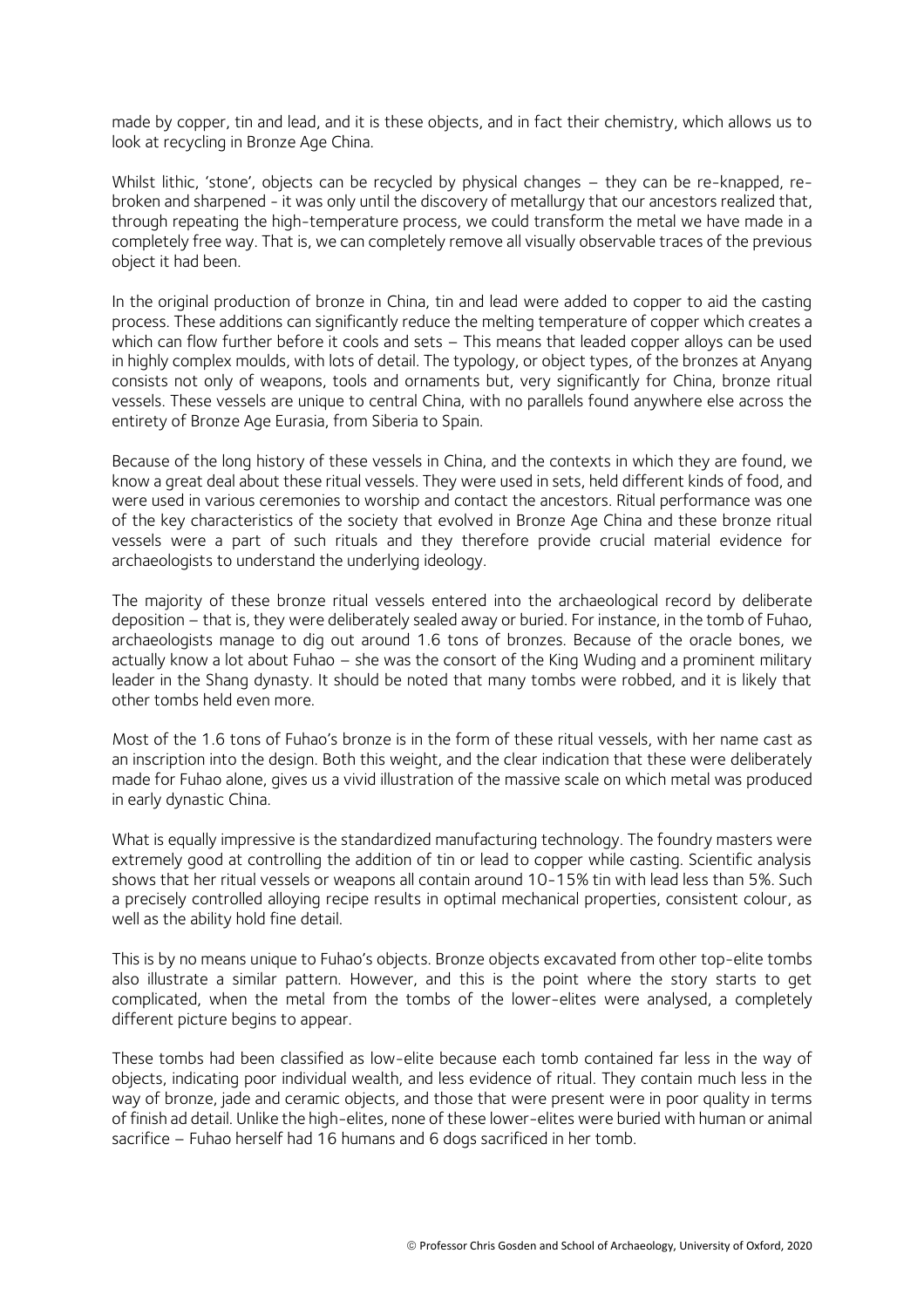When we look at the chemistry of the copper alloys in these low elite tombs, it is apparent that the addition of tin and lead was much less controlled. While it is incredibly variable, ranging from zero to 20% tin, the majority of low-elite bronzes contain either tin or lead less than 5%.

The sharp contrast in the alloying patten gives us an important information in how these low-elite vs high-elite metals were produced, and in fact can give us clues to decode the choice of recycling. In this case of Anyang, it is clear that what metal you have access to is incredibly dependent on your position with the social hierarchy. Top-elites such as Fuhao could undoubtedly have good access to abundant supplies of precious metal. Her objects were therefore made with carefully weighted copper, tin and lead in order to achieve the best quality. The lower elites, however, made do with what they could get.

The rather random alloying composition in the low-elite objects is open to various interpretations. Some of the good-quality objects could be gifts, rewards for loyalty, from top-elite class. However, those which require more consideration is those containing tin or lead less than five percent. We can up with two potential hypotheses: that these could be either from mixing and recycling of old broken objects, or deliberately made with less expensive tin or lead.

The impurity patterns within the bulk copper shed more light on this issue. Chemical analysis suggests that the copper used for Fuhao's objects is much 'cleaner' than others. There is a large suite of elements which are normally associated with copper ores in nature, which can be removed before casting, probably through the process of refining. These include arsenic, antinomy, silver, nickel, zinc and iron. This refining is another production step, which is not necessary but improves the quality of the metal.

These elements remain present in noticeable amounts in many of the low-elite objects, but not as high as in some contemporary objects from other sites. Again, this suggests that the raw metal to produce the top-elite objects at Anyang was extremely well-selected and the manufacture process was highly standardized. However, the completely different pattern in the low-elite assemblage suggests that much less organization was imposed to their production and circulation. It seems that some of this refined material is mixed with less refined, less controlled material. That is, the highelites have fresh material, the low-elites are more reliant on recycling.

One can probably draw at least two implications from this contrast. Firstly, given the formidable consumption of metal at Anyang, recycling was probably necessary. It was employed effectively to ensure that people of various social classes had access to bronze objects, even though low elites probably only had limited access, dependent on recycling and the benefices of the high-elites. This reinforced the power and control of these high-elites. Similarly, the fact that more groups could obtain these bronzes, particularly ritual vessels, created and reinforced the ritual belief and practices which were part of the critical foundation for the society as a whole, and likely helped maintain power and social cohesion.

Secondly, identification of the objects which were likely not made by recycling is also of vital archaeological significance. We start to appreciate the fundamental value system of bronzes in ancient China. Archaeologists are often concerned with geochemical provenance, looking for a chemical fingerprint within metal objects which might indicate where the ores used to produce this metal originally came from. Since we know that they the objects recovered from the Fuhao's tomb were not recycled, they perhaps still contain such vital fingerprints. As Anyang is located one of the metal-poor regions in China, it is crucial for archaeologists to understand Shang China where the metal came from. If this can be unpicked, we will be able to better reconstruct the both contemporary trade and exchange, or any further interregional communication or control.

If there is one lesson about recycling that we should take home from Anyang today, I would say recycling is essentially a collective social choice. It undoubtedly has economic concerns, both in the